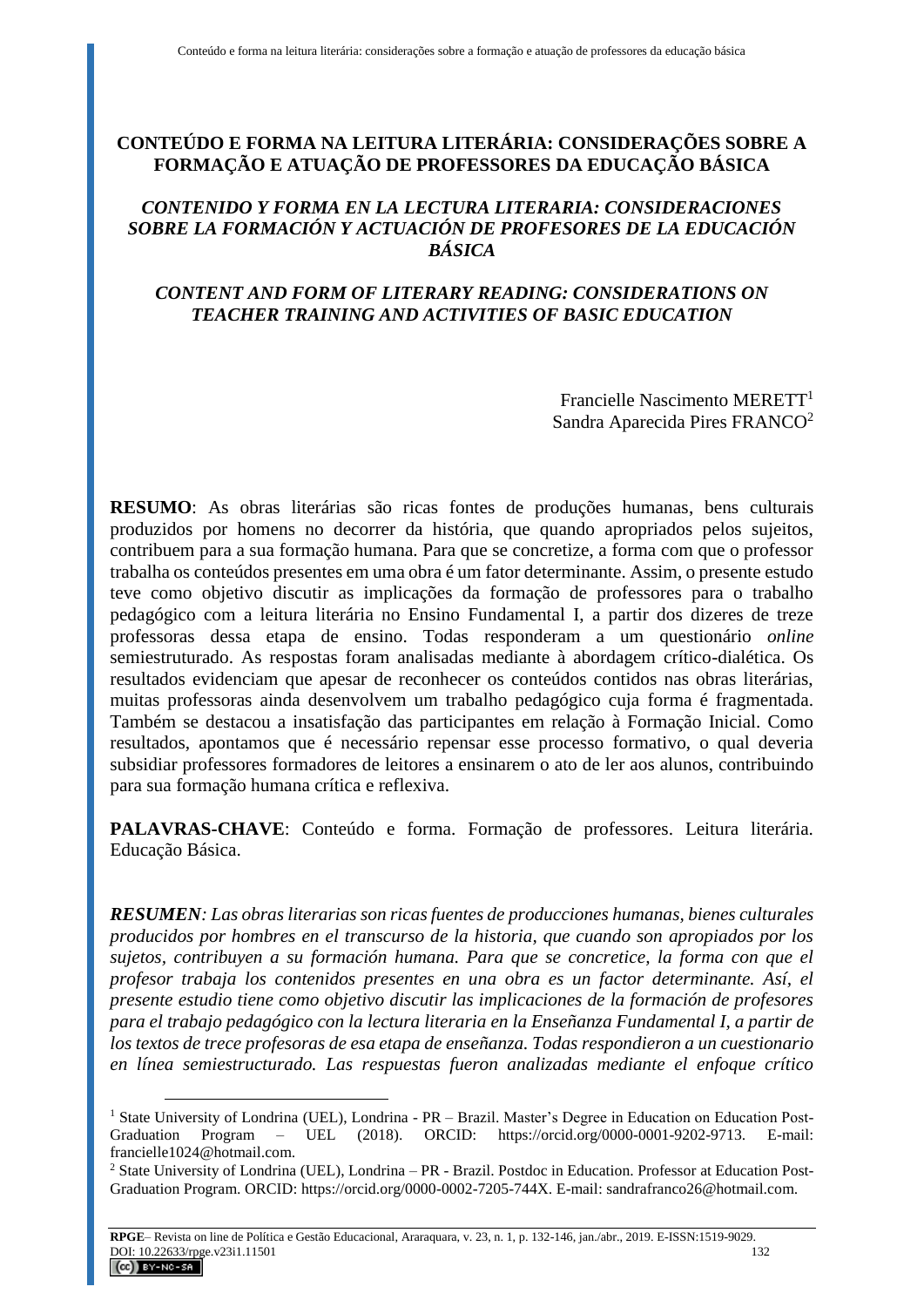*dialéctico. Los resultados evidencian que a pesar de reconocer los contenidos contenidos en las obras literarias, muchas profesoras todavía desarrollan un trabajo pedagógico cuya forma es fragmentada. También se destaca la insatisfacción de las participantes en relación a la formación inicial. Así, es necesario repensar ese proceso formativo, el cual debería subsidiar a profesores formadores de lectores a enseñar el acto de leer a los alumnos, contribuyendo a su formación humana crítica y reflexiva.*

*PALABRAS CLAVE: Contenido y forma. Formación de profesores. Lectura literaria. Educación básica.*

*ABSTRACT: Literary works are rich sources of human productions, cultural goods produced by men throughout history, which when appropriated by the subjects, contribute to their human formation. For it to materialize, the way in which the teacher works the contents present in a work is a determining factor. Thus, the present study aims to discuss the implications of teacher training for the pedagogical work with literary reading in Elementary School I, from the words of thirteen teachers of this stage of teaching. All of them answered a semi-structured online questionnaire. The responses were analyzed through the dialectical critical approach. The results show that in spite of recognizing the contents contained in the literary works, many teachers still develop a pedagogical work whose form is fragmented. It also highlights participants' dissatisfaction with initial training. Thus, it is necessary to rethink this formative process, which should subsidize teachers who train readers to teach the reading of students, contributing to their critical and reflective human formation.*

*KEYWORDS: Content and form. Teacher training. Literary reading. Basic education.*

## **Introduction**

The last edition of the survey "Portraits of Reading in Brazil" in 2015 showed that, although 55% of Brazilians interviewed reported that they know of a library in their neighborhood or city, 66% of them do not attend or rarely do (14%). In general, only 5% of the population always attend, and 15% sometimes. The research also found that most Brazilians consider the library as a study space (FAILLA, 2016).

These results demonstrate the fragility of Brazilian education with regard to the formation of readers, which begin since Early Childhood Education. For the critical-dialectical perspective, which grounds the present study, literary reading is a possibility for the formation of critical and reflective readers, since reading is not a natural practice, but a cultural practice. In other words, it is produced by man, for the men and must be taught in school. Therefore, the teacher has the role of teaching his students, through a form, attitudes and choices that allow him to have as an objective the understanding of the content of a certain reading.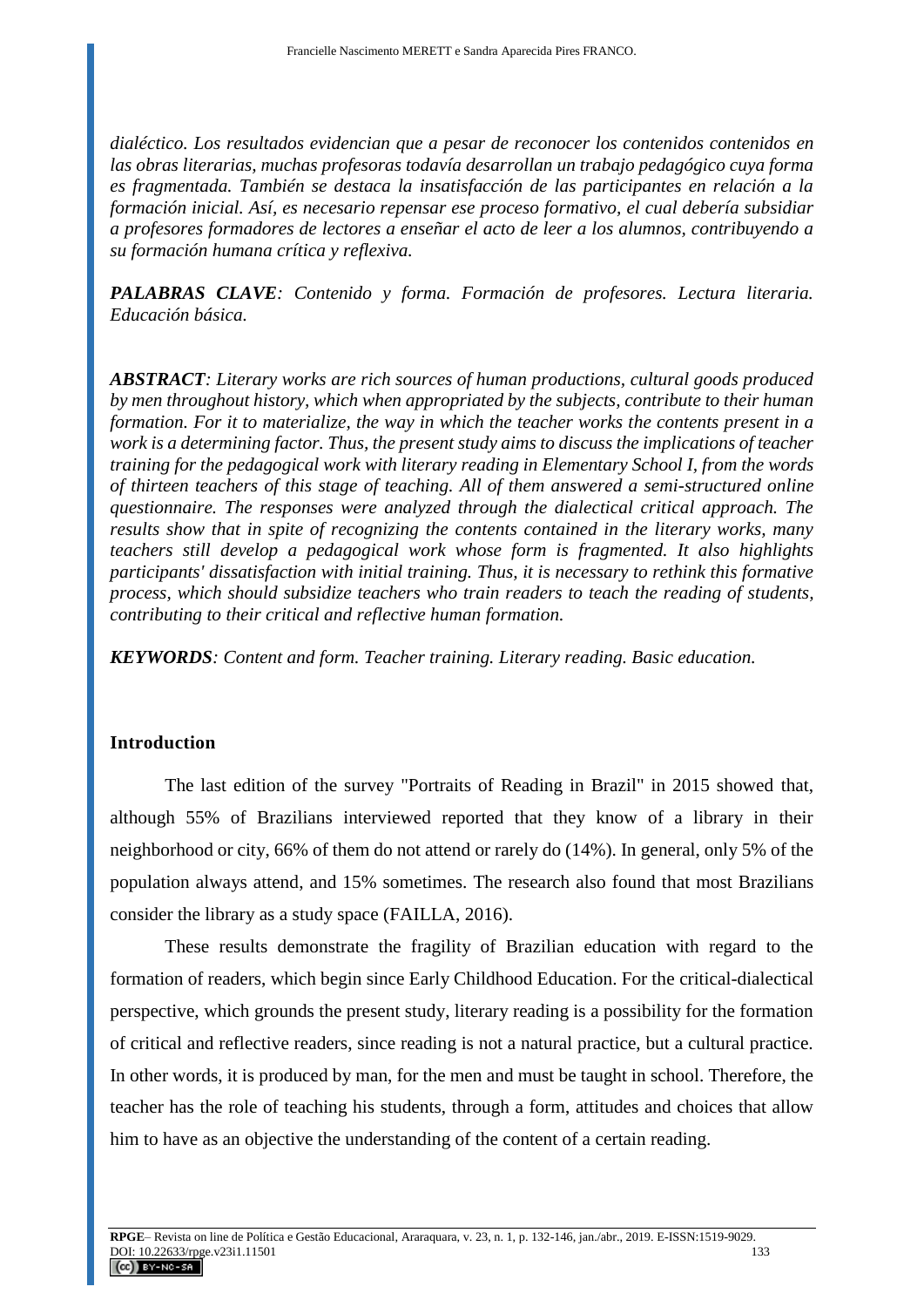The survey also showed that on children from 5 to 10 years of age, the person who most influences her to enjoy reading after the mother or responsible female figure is the teacher (FAIL, 2016). How has this professional been developing this influence? In addressing the practice of teachers in the classroom, in the face of the partial or absent formation of the reader, it is necessary to consider the determinants that are overlapped in their actions.

Form and Content are two inseparable dialectical categories that allow us to present in a thought form the objective reality with its multiple determinations. They are embedded in literary works. The teacher, through his pedagogical practice (form), in working with these two categories, enables the student to humanize himself, that is, to appropriate the objectified cultural goods that formed that content. But does your Initial and/or Continued Formation offer the teacher the development of a praxis capable of forming readers beyond everyday life?

Therefore, the objective of this work is to discuss the implications of the teacher training for the pedagogical work with the literary reading in Primary Education I, from the words of the teachers of this stage of teaching. For that, a semi-structured online questionnaire was prepared and sent to 13 Primary Education I female teachers of the Municipal Network of the city of Londrina and the region. The responses were analyzed using the critical-dialectic approach and will be described later.

#### **Categories, Content and Form in Literary Reading**

According to the presuppositions of Critical-Historic Pedagogy, all objectified human work that produces ideas, values and thoughts is considered non-material (SAVIANI, 2015). In order for men to humanize themselves, that is, to become human - at their highest quality throughout their lives, it is necessary for them to appropriate this production (object), which at a certain historical moment has been humanized, becoming a cultural asset to be appropriated by other generations (DUARTE, 2017). It is not a matter of nullifying the subjectivity of each subject, but of enabling him to rise qualitatively to a higher level through culture (ASSUMPÇÃO, DUARTE, 2015).

Saviani (2015, p. 287) asserts that education is a work of a non-material nature, its specificity being "[...] to produce, directly and intentionally, in each singular individual, the humanity that is produced historically and collectively by the whole of men." Assumpção and Duarte (2015) argue that it is impossible for an individual to master all the knowledge produced, but the provision of this collection for all is necessary, and the school has the role of transmitting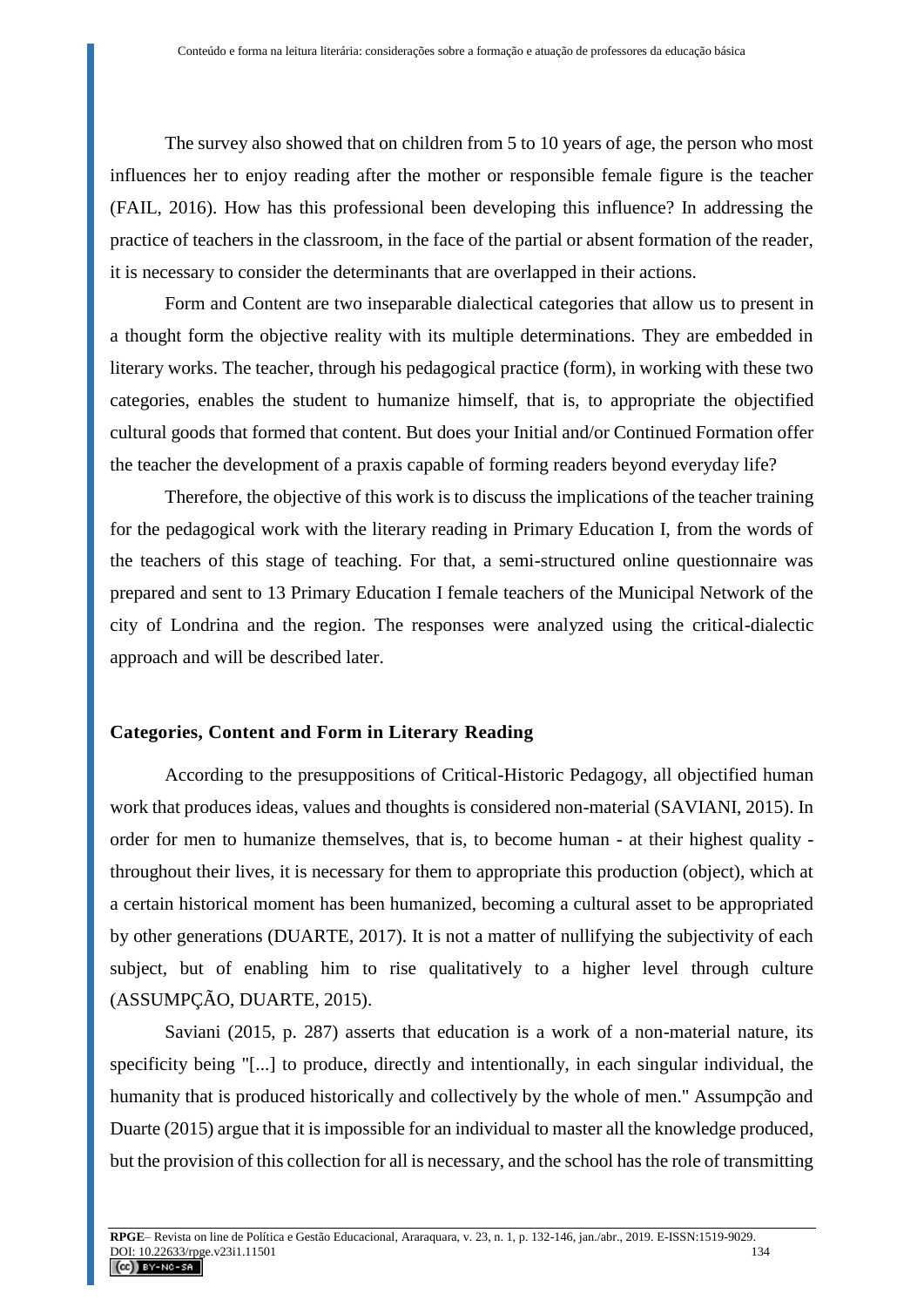it in a systematic way. But in what way can this become reality in the classroom? According to some authors, the school can make this process possible through art (CANDIDO, 2006; ASSUMPÇÃO; DUARTE, 2015; DUARTE, 2017).

As Gamboa emphasizes (1998, p. 25), "Every literary, artistic, or scientific work is the expression of a worldview, a phenomenon of collective consciousness that reaches a certain degree of conceptual, sensible or practical clarity in the consciousness of a thinker, artist or scientist ". For Vygotsky (1991), art generally employs everyday life material with a different more elaborate configuration, capable of producing feelings in subjects - through their appropriation - beyond everyday life.

This becomes possible because the authors of literary works relive past and present moments and plan the future not as a reproduction, but as something essential to life, thus, he becomes universal and experiences other epochs in the internal dialectic of the self with the context exposed. (LUKÁCS, 1968). In this way, for the reader, when reading a text, "[...] one reads together man and his time, his internal struggles and his external struggles, his conflicts, doubts and certainties" (ADOLFO, 2007, p.26).

Literary works are artistic expressions and, for Lukács (1970), everyday thinking, science and art are ways in which the human psyche seeks to think about concrete. Art lies in the relationship between historical development and the development of human consciousness. For the author, art had its origin in work, in the condition of collective activity, resulting from the transformation of nature and the production man's life. Therefore, art is not a photographic reproduction of daily life, but a form that demonstrates dimensions of reality, being its reflection and criticism.

According to Gamboa (1998), just as the first category "totality" is present in literary works, the categories Marxist content and form are as well. This is because literature presents words and phrases that only have meaning when one understands the whole. Franco and Girotto (2017, p. 175) affirm that "it is a question of expressing content in all its richness, seeking the perfection of form and being, leading to the fusion of form, content and receiver." Thus, according to the authors, the form of the literary work is an expression of the content of the abstract reality contained in it, which is present in the author and will become in the reader.

The Marxist categories are generalizations and processes existing outside of thought, but when they are known, they enable the appropriation of objectified contents, in other words, they consist in reality in their multiple determinations (GAMBOA, 1998). They are historical and they present a methodological function for the movement that goes from the known to the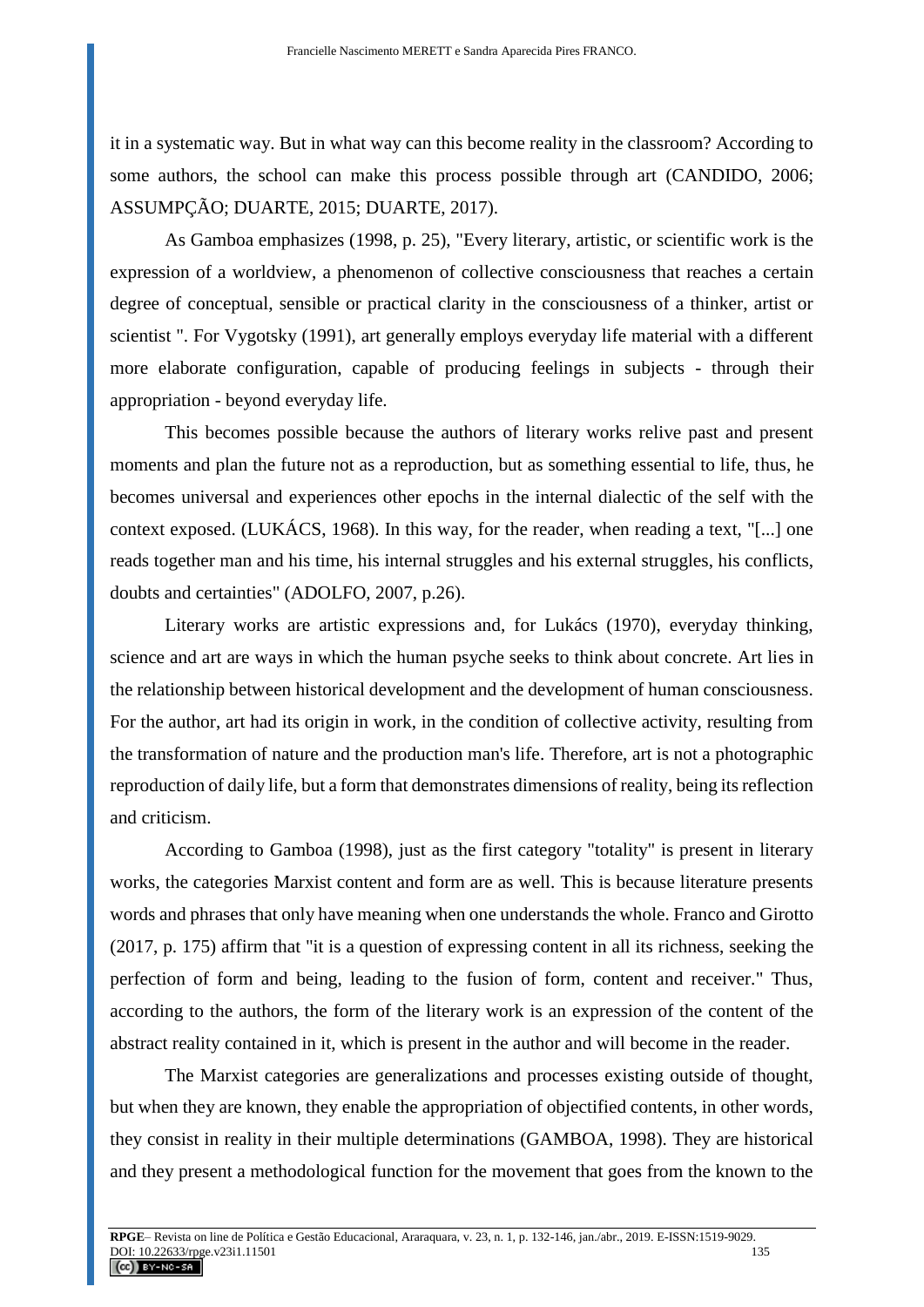unknown, from concrete to abstract. Therefore, they do not separate man from the world; on the contrary, it allows him, by knowing the unknown through them, to understand the society in which he lives and to reflect about it (MARX, 2011).

In a literary work "The form is a concrete element, because one can hear, read and see. It is the element that fixes the content and transmits it. The fixed content is loaded by the form. It is an immaterial reality, whereas form is materiality "(FRANCO; GIROTTO, 2017, p.175). Thus, they are inseparable, interactive, and related categories in which content determines form and its own changes as it is appropriate for the student, while form in responding to content contributes or not to its development. Proper content causes change in itself, form, is more stable, but also changes according to the dialectical movement of conflict between the two categories. When content is changed, the new one rejects the old form, requiring it to change, resulting in a new form, in other words, at another level of development. The new form gives expansion to content that begins to develop again (FRANCO; GIROTTO, 2017).

According to Assumpção and Duarte (2015), in addition to the organization of schools space and time, the selection of content to be transmitted is very important, because this is what will lead students to overcome immediacy phenomena. The authors also add that art is an indispensable content in school education, since it makes possible the elevation of students' self-awareness. Thus, through literature, the teacher can offer the student a new way of understanding the content, so that he rises qualitatively.

#### **Methodological procedures, participants and analysis approach**

The present study complied with all the provisions of Resolution 246/2012 of the National Health Council and its complementary ones, and was approved by the Research Ethics Committee of the State University of Londrina. It is linked to the project "Reading and its relation content, form and recipient in Basic Education", under the decision nº 2,038,854, developed in the Graduate Program in Education of the aforementioned university.

For the data collection, a semi-structured online interview was elaborated addressing two questions of personal data (gender and age), three about Training (Initial, Continued and Institution) and the rest was about time of action, class and literature classes practices. Some questions were discursive, others multiple choice. All will be described in the next topic. In which will be contained some relevant information about the participants, of a descriptive nature, such as the number of participants, age, Initial and Continuing Education, among others.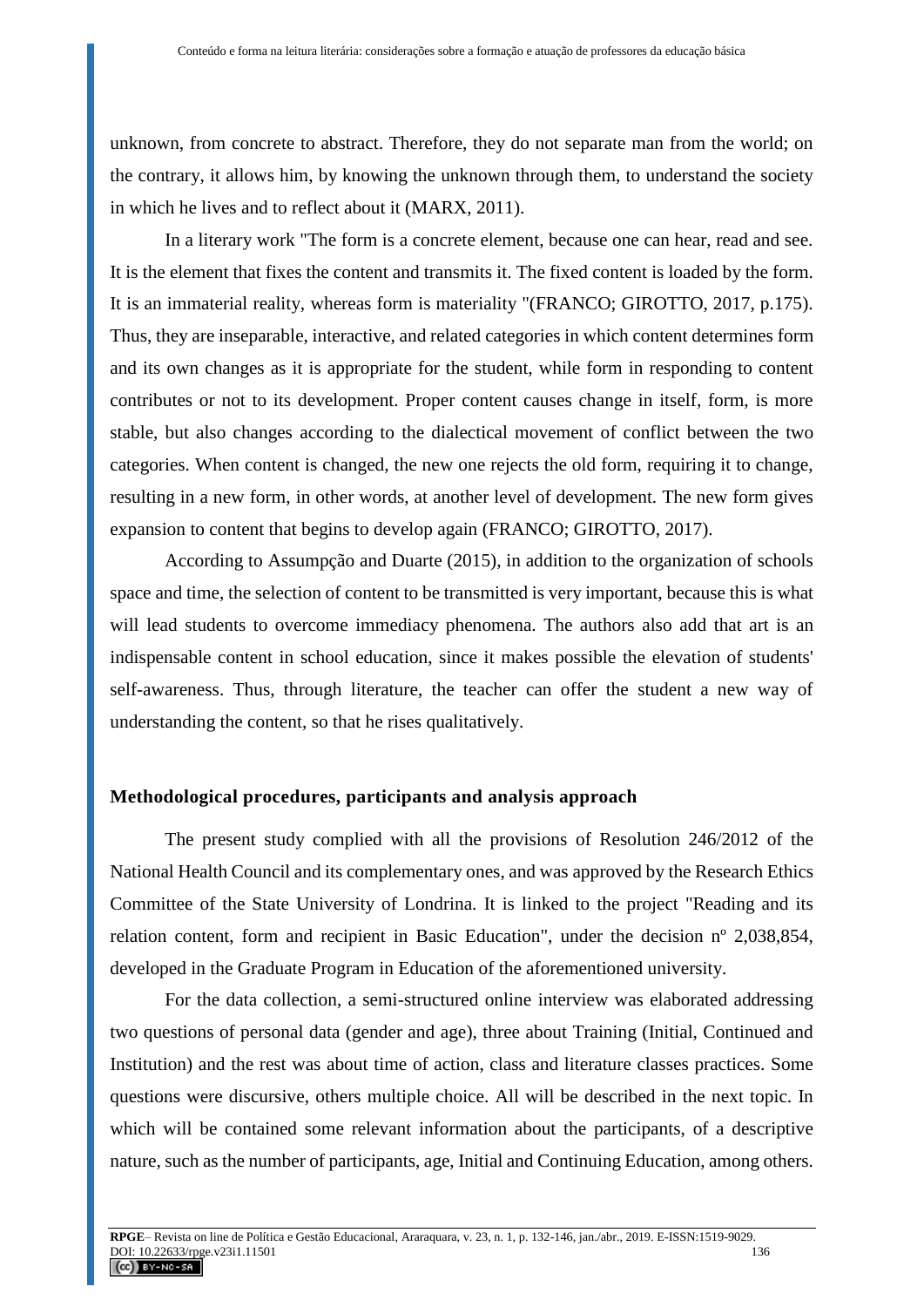Thirteen female teachers selected according to the criterion of convenience participated in the study. All work in Basic Education (Elementary School I) in the Municipal Network of Londrina city or region. The survey *link* was forwarded via *WhatsApp* and email. The participants' ages ranged from 23 to 49 years, with 70% between 23 and 30 years old. In relation to the initial academic formation, all are formed in Pedagogy, two have a second graduation, one in Biological Sciences and another in Physical Education. Of the total, 54% went to public universities in the north of Paraná and the other part to private institutions in the same region. In relation to the performance, 30.8% work with the 5th year, 30.8% with the 2nd, 15.4% with the 1st and 15.4% with the 4th, and 7.7% with the 3rd year.

In relation to Continuing Education, 70% have specialization in Education, among them, Special Education, Psychopedagogy, School Management, Libras (Brazilian Sign Language) and Teaching. As for the teaching time in Elementary School I, it ranged from 2 to 17 years, most of them between 2 and 6 years.

The data concerning the questions about the pedagogical work with the literary reading will be analyzed in light of the critical-dialectical approach in the next topic. According to Gamboa (2010), dialectics as a method of understanding reality does not content to understand it as a result of its process, forming a theory. The relationship with practice makes this understanding critical and generates a critical theory, both in relation to reality itself and transforming practice.

#### **Results discussion**

In this session, we will discuss the results of this study out of the data collected from the words of the participating teachers about the work with literary reading in the classroom and their teacher training.

As previously explained, the content of works are human productions, objectified cultural goods - resulting from the particularity of an author who lived in a totality to which he is a part - that need to be appropriated by the new generations to be humanized. However, if this is possible, a process of formal education is necessary to enable this process for the students. In this way, the driving concern of this study was: 'Does the Initial and Continuous Formation of the Basic Education teacher enable him to work with literary reading as a whole, promoting the appropriation of content by the students and the change of forms?'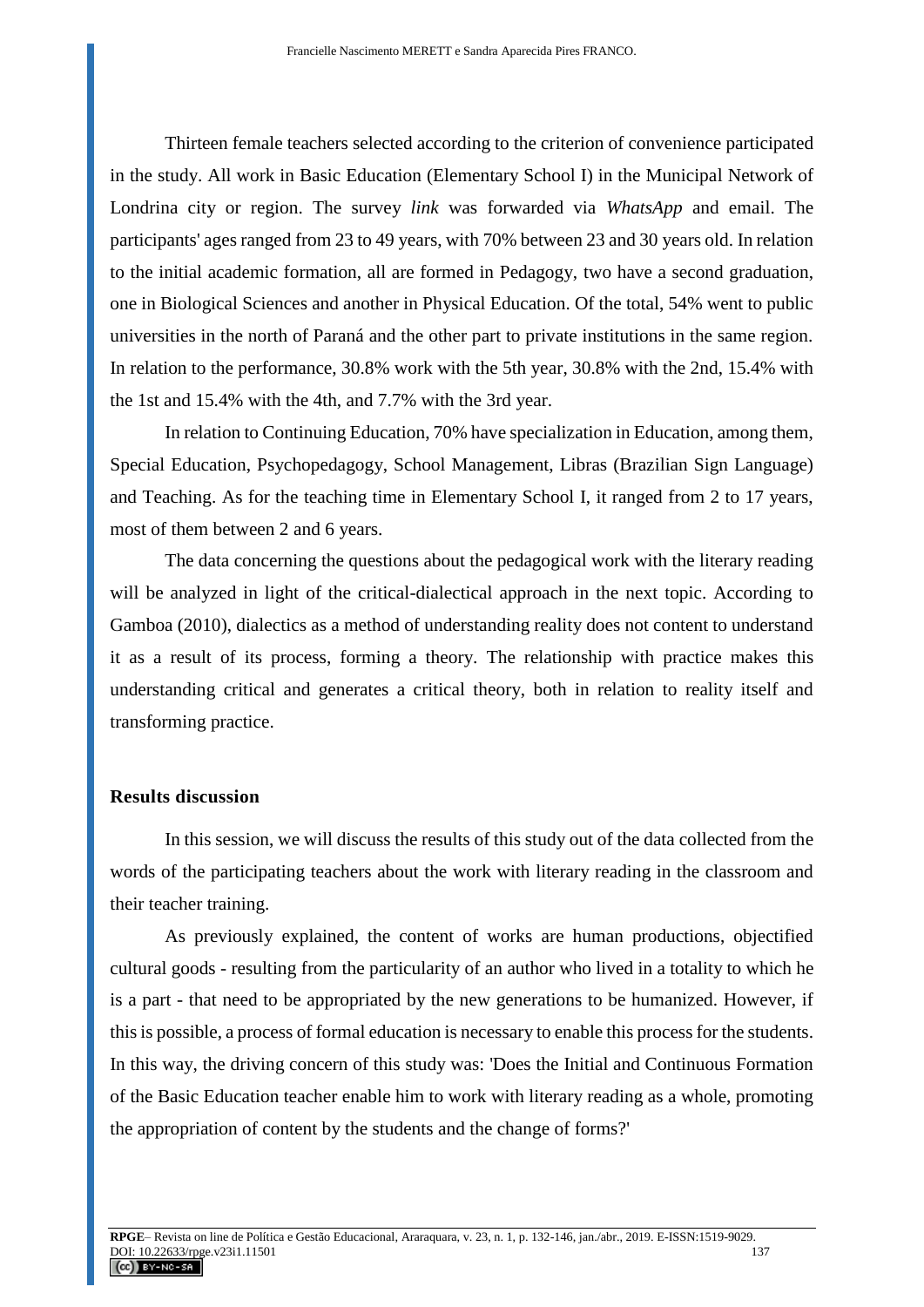The first discursive question of the instrument asked the teachers to explain their understanding of literary reading. The responses were diverse, however, some were similar and grouped, as can be seen in Board 1.

| <b>Alternatives</b>                                                           | Participants that<br>marked it |
|-------------------------------------------------------------------------------|--------------------------------|
| Literature books reading                                                      |                                |
| Pleasant reading, that there is the observation of story details, interaction |                                |
| of the reader with the text.                                                  |                                |
| Reading of different genres, including Brazilian literature.                  |                                |
| Readings that are of great importance to the student's cultural               |                                |
| development.                                                                  |                                |
| All that takes us to another world.                                           |                                |
| Interaction between reader and reading.                                       |                                |

**Board 1 -** Participants' Sayings: What do you mean by literary reading?

Source: The Authors.

Most replied that it is "literature reading", followed by 'pleasant reading'. One teacher mentioned "Readings that are of great importance for students' cultural development", and another "interaction between reader and reading". These are responses that indicate a different understanding of the others, but they have not been developed with greater clarity, which prevents a detailed analysis.

It is not a question of right or wrong, but of a reduced, fragmented understanding of literary reading in view of its relevant role in the formation of the reader. Therefore, it is important to emphasize the specificities of the literary work. It is a symbolic system of interhuman communication, which presupposes a permanent set of relations between it, the author and the reader. (CANDIDO, 2006). Knowing this, the humanizing and formative possibility of readers are complex and real.

Authors such as Assumpção and Duarte (2015), Candido (2006), Souza, Girotto e Silva (2012) and Franco and Girotto (2017) are authors who defend the humanizing role of literary reading that goes beyond merely reading decoding symbols and codes. But what makes a humanizing literary reading? The answer to this question is supported by the assumptions of the dialectical critical perspective: content and form. But it is not any content, but the one full of historical, social, cultural dimensions, produced by men in the course of time and surviving it. These contents must be transmitted to students in a way that enables them to apprehend and develop human qualities, surpassing everyday life. This aspect was approached in the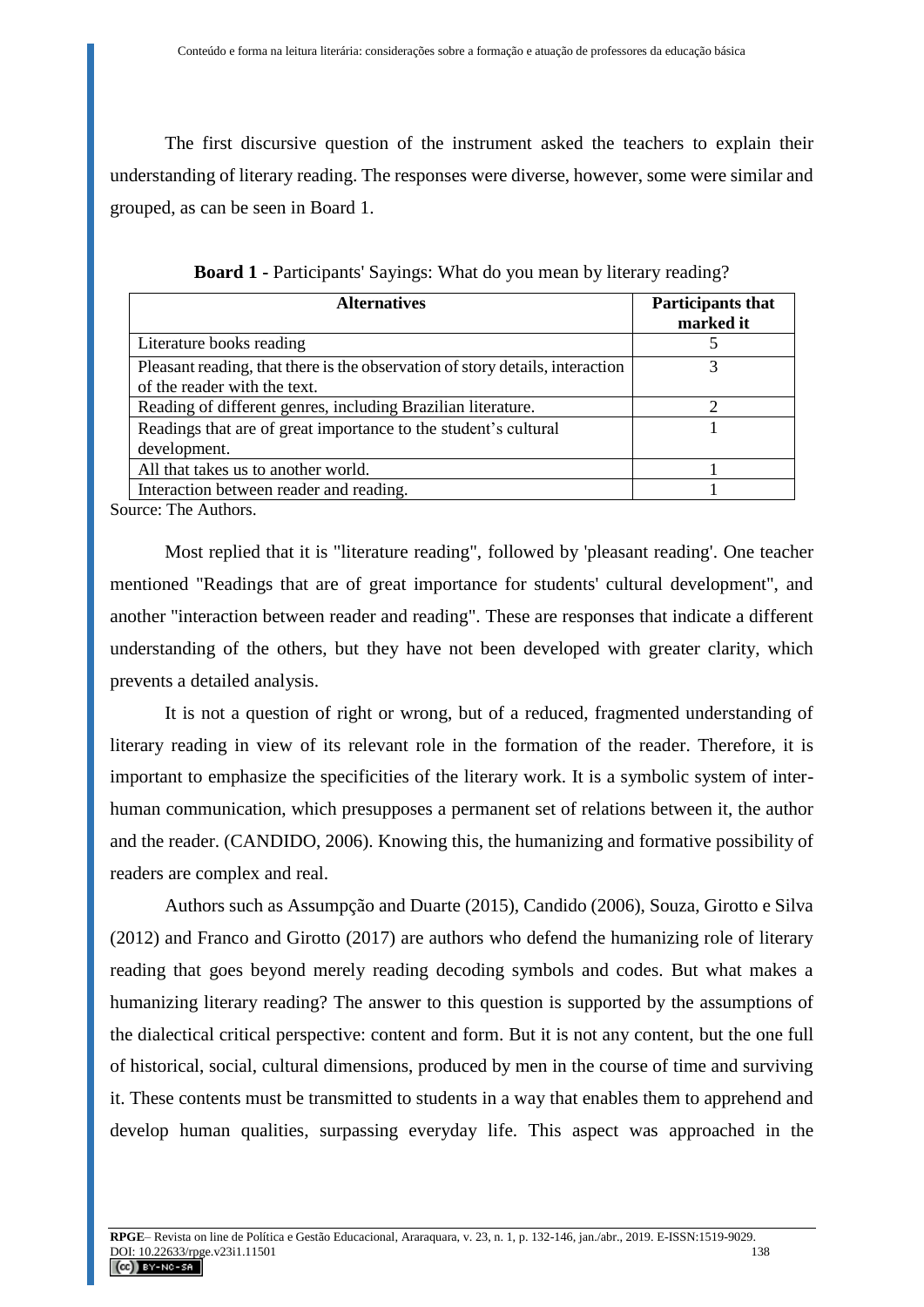questionnaire, with some options of answers, more than one option could be selected. The results are as seen below:

**Board 2 -** Participants' comments: Regarding the content of literary works, in your opinion, how are they characterized?

| $\frac{6}{9}$                                                                           |
|-----------------------------------------------------------------------------------------|
| 23,1%                                                                                   |
| 7,7%                                                                                    |
| 61,5%<br>They depict a time, a social reality, having relation with school contents and |
|                                                                                         |
| 7,7%                                                                                    |
|                                                                                         |
|                                                                                         |

Source: The Authros

As it can be observed, although some of the participants report that they consider the contents of literary works as messages that may not be true, 61.5% understand the essence of the contents. This is a positive fact, but it needs to be investigated on how the content is worked on. Therefore, the next two questions addressed this aspect, an objective one and a discursive one. The first question was "Do you use literary works with your students in the classroom?", All participants replied yes. And then there was another question with some response options. In Board 3, the results will be presented:

|  | <b>Board 3 - Participants' comments:</b> How is the reading of the works done in the classroom? |
|--|-------------------------------------------------------------------------------------------------|
|--|-------------------------------------------------------------------------------------------------|

| <b>Alternatives</b>                        | Participants that marked it |
|--------------------------------------------|-----------------------------|
| Collective reading – each one reads a part |                             |
| Teacher reading aloud                      |                             |
| Silent individual reading                  |                             |
| Reading as homework                        |                             |
| Others                                     |                             |

Source: The Authors

In these responses, what draws attention is the way in which many teachers still propose reading. The most quoted was the one performed by themselves loudly, followed by the collective reading. According to Franco and Girotto (2017, p. 1977), "the reception of a work of art involves the interaction between subject and object. This interaction is perceived through the form of certain content". This form must prioritize the act of reading, as being an active posture on the part of the reader, since it is a discourse process in which the author and reader are producers of meaning. This production must be objectified by the constituent elements of the two characters, so it is also relevant the ideas, thoughts and values of the student.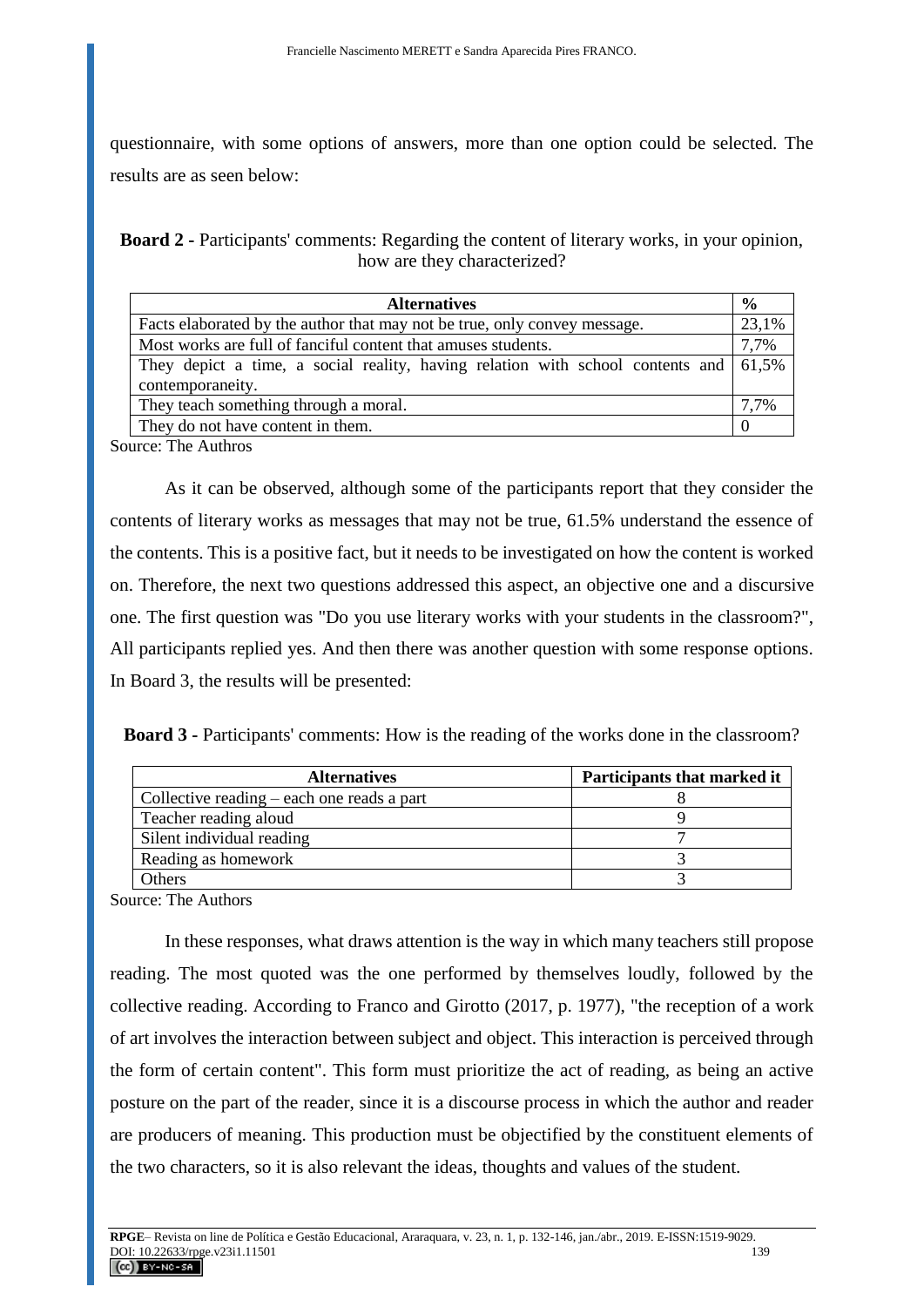In order to have a comprehensive reading, Bajard (2002) suggests that the learner know why he is reading, that is, he has a goal, and then he does a silent reading. The author states that the first reading should be this way, being the first individual act of the student with the signs and words of the text, later it can be shared through reading aloud or collective. This way of doing the first reading was also quite chosen by the teachers, but it is possible to verify that the other forms are the most realized.

The following question was a discursive and asked the teachers to describe how they worked the content after reading. The forms were diverse, but mentioned by more than one teacher. Therefore, in the board below we present the frequency of all the forms mentioned by the total group (13) of teachers:

**Board 4 -** Participants' comments: Accordingly, your previous response, mention how you usually work the contents of literary works (eg.: discussion, dramatization, text interpretation,

etc.)

| <b>Answers</b>                 | How many times a form<br>was mentioned |
|--------------------------------|----------------------------------------|
| Discussion                     |                                        |
| Text interpretation            |                                        |
| Dramatization                  |                                        |
| Story drawings                 |                                        |
| Synopsis                       |                                        |
| Oral interpretation            |                                        |
| Engendering a new story end    |                                        |
| Production of a reflexive text |                                        |

Source: The Authors

Aviani (2000), supported by didactic for the Historical-Critical Pedagogy, developed by Gasparin, clarifies that for any educational process, there are five steps. The first is 'common social practice', which students verbalize their prior knowledge about a given content from their reality and social context. Then there is the 'problematization' of the proposed content, in which there is the collection of questions to be answered or reflected and the necessary knowledge to do so. In the sequence, the teacher must 'instrumentalize' the student, that is, give him the conditions to answer the questions, in the case of this study, in order for it to occur 'catharsis'. This moment consists in the incorporation of the cultural elements of the work, which allows him to elevate himself psychically on the view he had of the content in the initial social practice, and thus, to exert a new final social practice in his reality.

In the literature, catharsis is the moment of overcoming everyday primary conceptions about the work, elaborating a new way of thinking about. According to Goldman (1979), the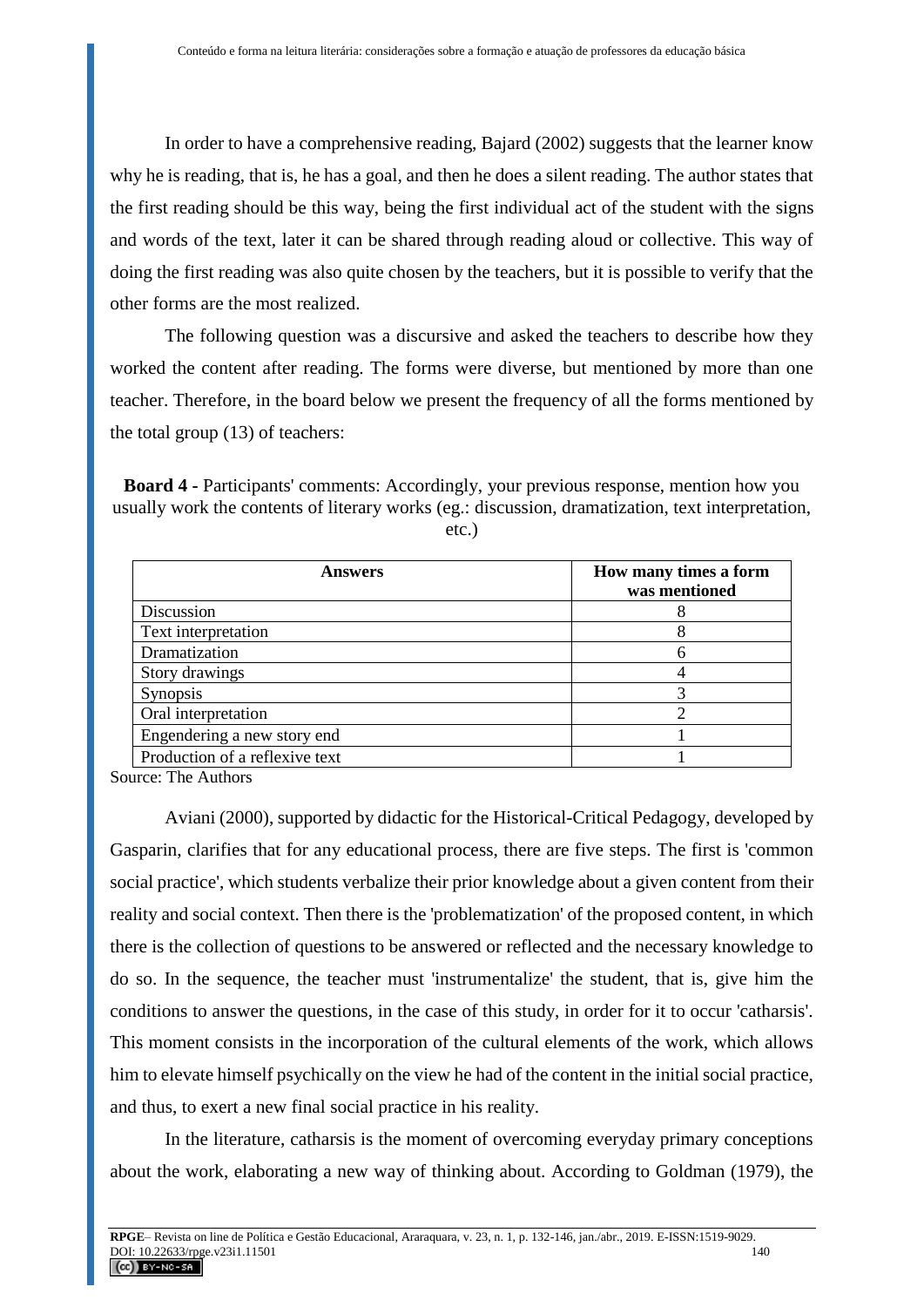literary text is only understood when there is appropriation of the whole of the work. Called catharsis or synthesis, this moment allows individuals to overcome everyday life, rising to the highest human qualities. In this perspective, Assumpção and Duarte (2015, p. 255) add that:

> Art, and in this case literature, only performs its function effectively when it fulfills its cathartic effect, which in turn is evident both during creation and in artistic perception. And it is precisely the cathartic moment that marks the foundation of the aesthetic reaction and the elevation of daily life<sup>3</sup>

Thus, it is necessary to (re) think of some ways to work with the contents of the mentioned literary work. Do they offer students the cathartic moment? Answering a questionnaire, discussing or dramatizing the story allows the student to change their way of thinking about content? According to Souza *et al.*, (2012), proposals such as these, carried out with fragments of texts, may be part of the daily life of the school, but they cannot be the only way to teach the student to understand the text.

As Nascimento and Franco emphasize (2017), the reading should consist on the act of reading, in other words, the opportunity organized by the teacher so that the students take ownership of scientific knowledge in several areas, since, they are primordial for the formation of the free and universal man. This appropriation is only possible through catharsis, the mental synthesis that the student makes, (re) elaborating the previous content, raising the quality of it, and thus, obtaining a new way of thinking, which will reflect on his way of acting in his reality.

The penultimate question was about the training of teachers, in the board below you can see the answers obtained:

**Board 5 -** Participants' Comments: Did your Initial or Continued Formation Contribute to the way you work Literary Reading in the classroom?

| <b>Answers</b>        | $\frac{6}{6}$ |
|-----------------------|---------------|
| Greatly               | 46,2%         |
| A little              | 30.8%         |
| Not much              |               |
| Learned by practicing | 7,7%          |
| Did not contribute    | 15,4%         |

Source: The Authors

 $\overline{a}$ 

<sup>3</sup> A arte e, nesse caso, a literatura, somente exerce efetivamente sua função quando cumpre seu efeito catártico, o que por sua vez, evidencia-se tanto durante a criação quanto na percepção artística. E é, precisamente, o momento catártico que marca o fundamento da reação estética e a elevação da vida cotidiana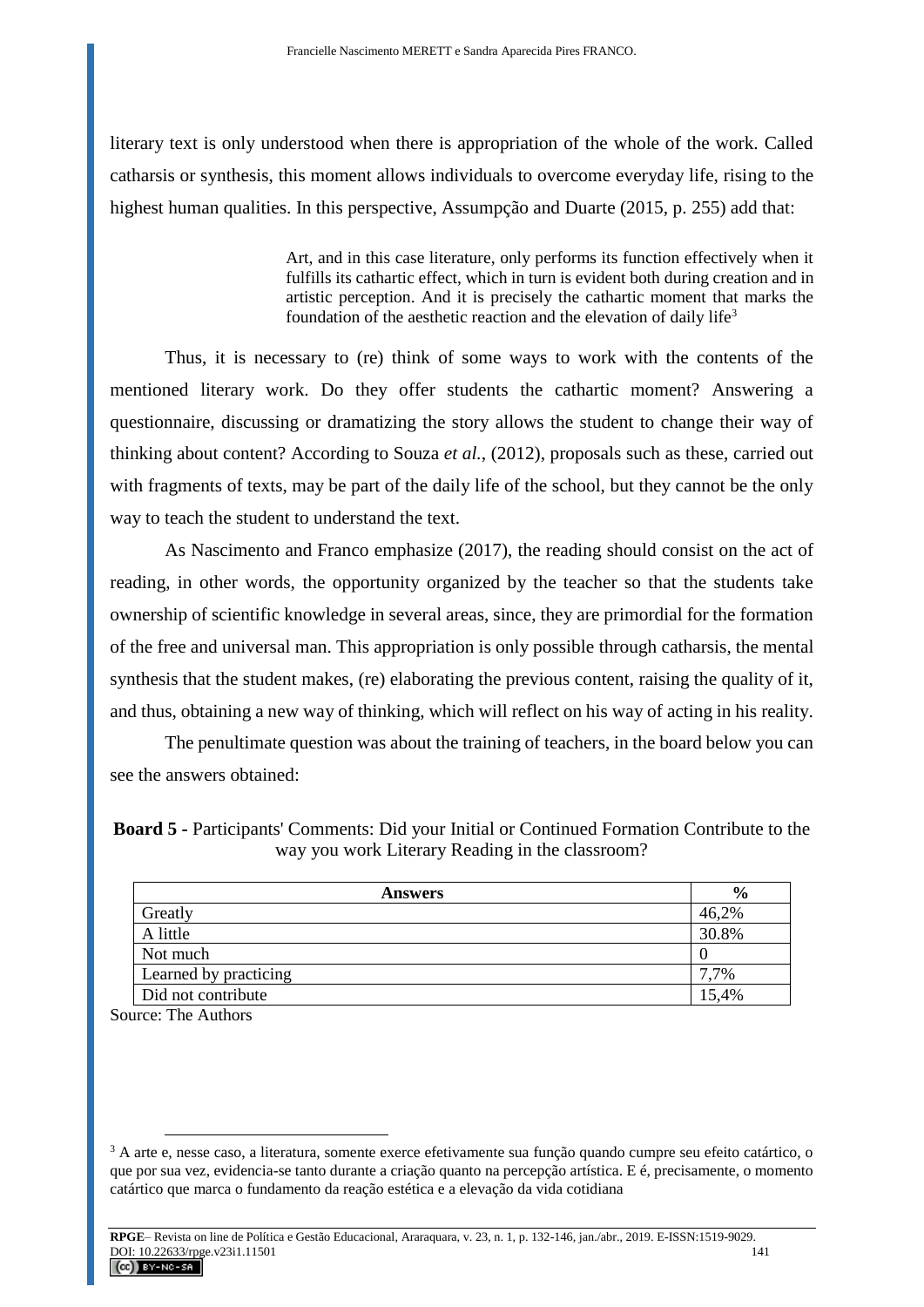The first perception after these responses was that the participants feel subsidized by Initial and/or Continuing Education to work with literary reading, since 77% responded positively, between 'greatly' and only 15% reported "did not contribute".

However, in the next question, the participants could justify the answer. And the justifications were diverse, clarifying that the contribution is mainly related to Continuing Education, followed by practice. As an example, some answers were: 'We also learned in practice that the college does not teach everything we need'. 'I did a few courses in children's literature, which improved my search for authors, works and the telling itself', 'the initial training does not prepare very much, there are few disciplines about it, to take courses later and learn other things in practice is a must' 'the contact with materials available at school and the contact with good storytelling teachers has made me want to know more and thus get my students to enjoy the books', 'in Pedagogy we even saw little about how to do all of this in practice', 'there is a lack of courses in this area', 'I already liked reading a lot, but during the graduation we were presented with the importance of the stories to work on reality, this aroused my interest even more. Combined with the exchange of methodological ideas with more experienced people'.

Faced with the answers, one can notice the emphasis of most teachers on how to work the literary reading learned in Continuing Education and in practice, with the school materials or even with more experienced colleagues. We also noticed the lack of subsidy from the Initial Training, a relevant data considering that six different universities, public and private, were mentioned.

It is assumed that many of the previous answers, in which they showed a fragile way of working the content of the works with the students, may be the result of a fragmented professional formation, which makes the teachers seek Continuous Formation or to mirror in colleagues or act according to the needs of daily life (the 'practice'). It is not the purpose here to affirm that one should not seek Continuing Formation, on the contrary, much less deny the contribution of the most experienced people. However, not all teachers, after graduation, have the opportunity or the desire to continue studying and appropriating theories that ground their work. Therefore, it is necessary to problematize, rethink and propose studies about the Initial Formation of the teacher with respect to the theme, in order to contribute to the improvement in the formation of teachers.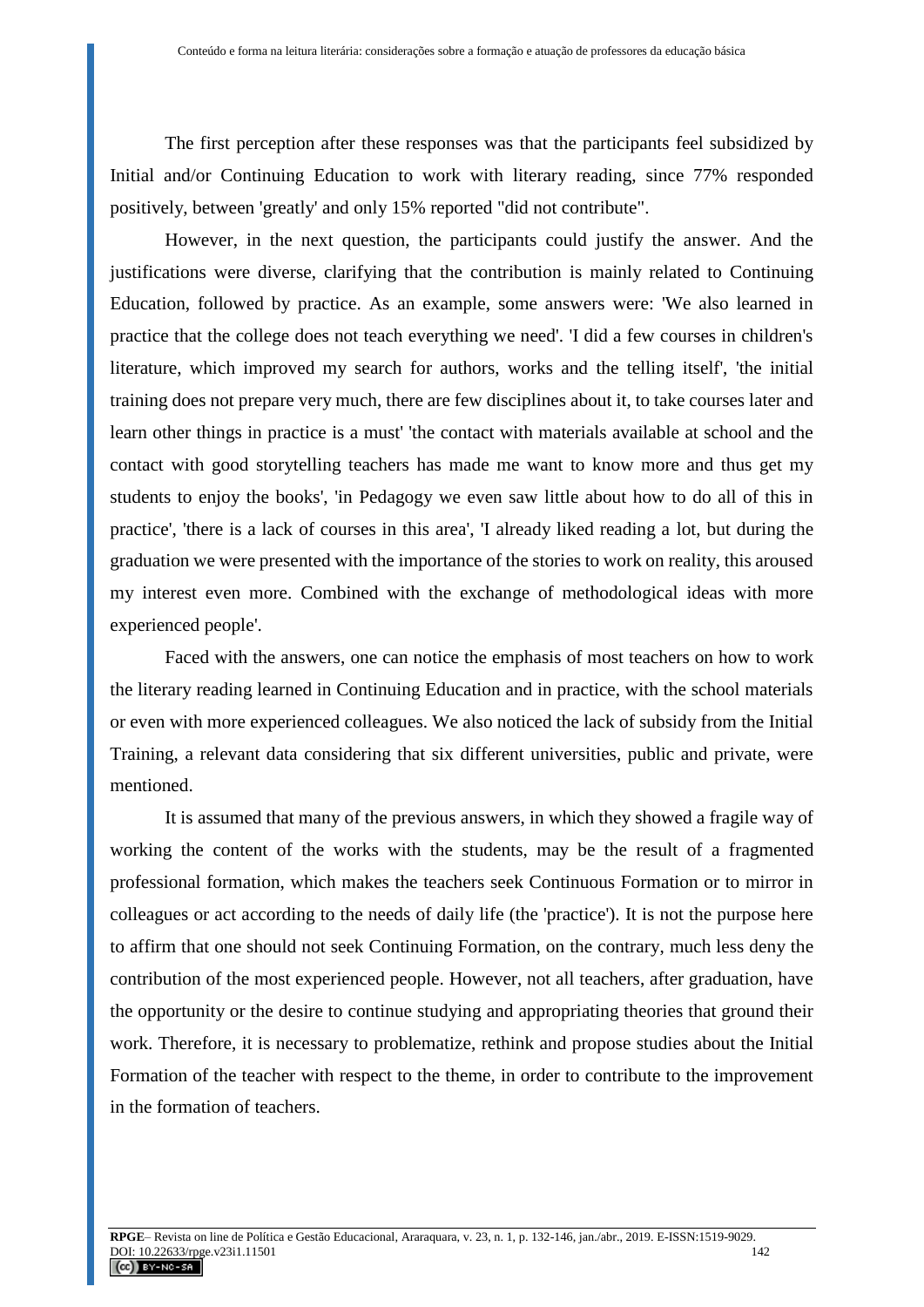### **Final considerations**

The teacher is social being that has developed and continues to develop throughout history, appropriating the objectifications of other subjects that are in their environment. Therefore, he is not disconnected from the social context that permeated his formation, in the cultural, economic and political dimension, among others. Therefore, their action in the classroom is not neutral, but permeated by particular world views that was influenced by a total vision, which ends up reflecting in their practices in the classroom.

According to Critical-Historic Pedagogy, the specificity of education is to transmit content to the students, carefully selected, rich in human production, capable of enabling students to produce and objectify themselves in their context, in a transformative way. The literary works, because they are full of content and form, are propitious for the pedagogical work that promotes this process. However, it is not the proposal of a mechanized reading, of the fragmented interpretation, as was explained previously. For this, the teacher must appropriate the role of education, the specificities of literary reading and the ways to work its contents, aiming to contribute to the process of humanization of students. But does your Initial and/or Continued Formation enable a praxis capable of forming readers beyond everyday life?

Faced with this concern, this study, which aimed to discuss the implications of teacher training for the pedagogical work with literary reading in Elementary School I, from the words of the teachers of this stage of teaching, highlighted the need to (re)think the teacher's formation at this stage of education.

With regard to the presence of literary reading in the classroom, the results demonstrate the participants' misunderstandings about the concept, reducing 'literature reading'. And about the content of the works, they know of its specificity, which is to portray an era, a social reality, having relation with school contents and contemporaneity. Regarding the first way they work or the formation, it seems, a large part still reads the book aloud to the students, the hypothesis is that they do not understand the importance of silent reading, the first interlocution between author and reader. Already the forms proposed at the end of the reading, which should give the student a cathartic moment, that is, the change of thought about the content so that their actions are also transformed, have a mechanistic character. It would require new research to analyze in detail how they are instrumentalized in practice.

The last questions of the instrument, which were about the Initial and Continued Formation of the participating teachers, showed important aspects that indicate the influences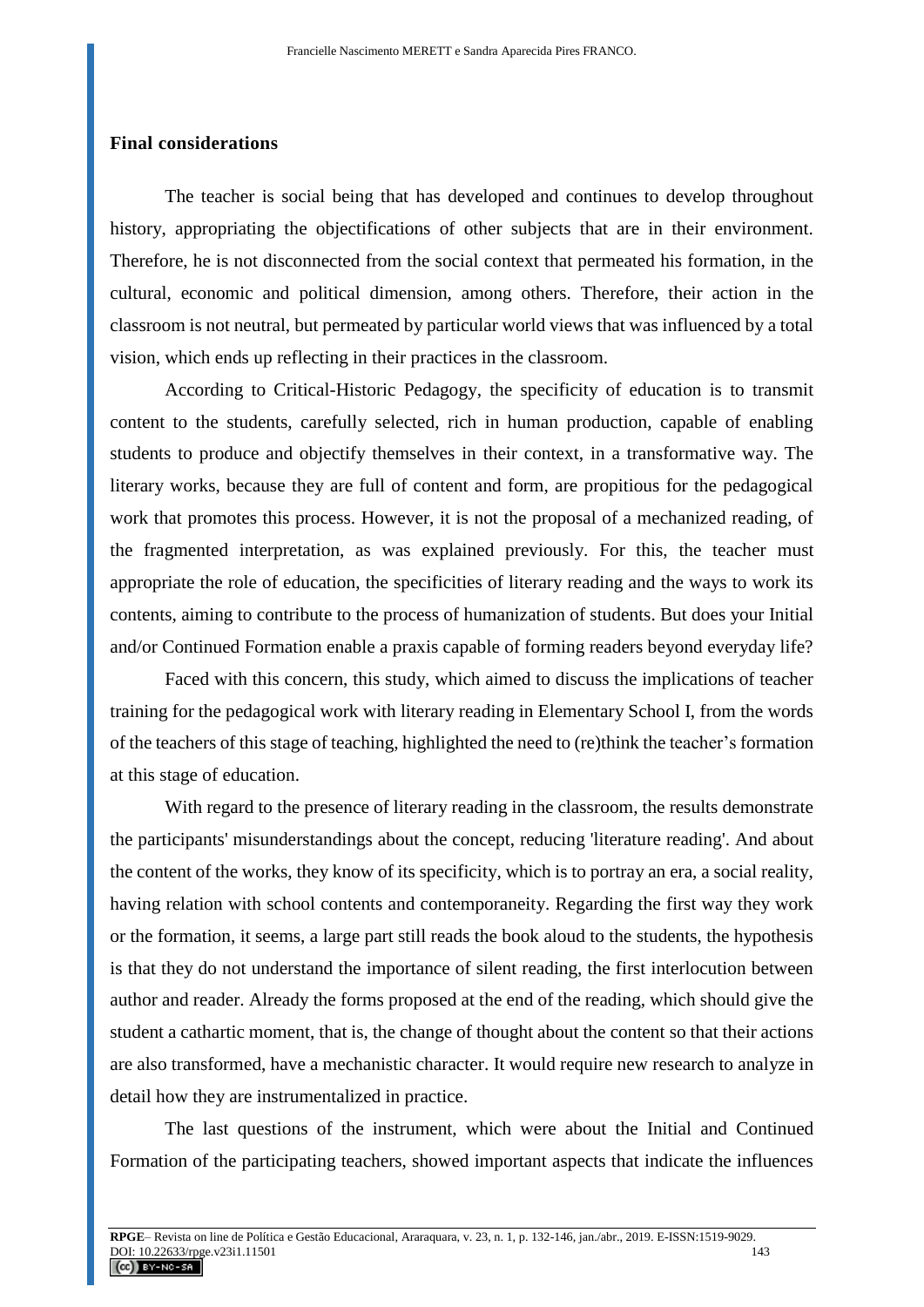of the dimensions that surround it and that reflect in their action in the classroom. It was pointed out the dissatisfaction with the Initial Formation by half of the participants, the others did not mention the graduation, only reported on their Continuing Formation in the area. Thus, it is necessary to rethink this formative process, since, it should subsidize teachers who train readers to teach students reading through a transforming praxis, enabling cathartic moments, capable of critically boosting.

Seen as an overcoming of the daily practices of schools, it is necessary to think about the formation of teachers who develop a praxis, a practice subsidized by a theory, that started from a practice, in a dialectical movement. So that allows students to know and appropriate human productions from another space and time, but that are part of the human cultural framework, so that their vision of the world widens, becoming critical, reflective and transforming.

# **REFERENCES**

ASSUMPÇÃO, M. C; DUARTE, N. Arte, educação e sociedade em György Lukács e na pedagogia histórico-crítica. **Revista Educação em Questão**, v. 55, n. 44, p. 169-190, 2015. Disponível em: http://www.periodicos.ufes.br/contexto/article/view/10422. Acesso em: 10 fev. 2018.

BAJARD, E. **Caminhos da escrita:** espaços de aprendizagem. São Paulo: Cortez, 2002.

CANDIDO, A. A. **Literatura e sociedade**. Rio de Janeiro: Ouro sobre azul, 2006. Disponível em: http://www.fecra.edu.br/admin/arquivos/Antonio\_Candido\_- \_Literatura\_e\_Sociedade.pdf. Acesso em: 11 fev. 2018

DUARTE, N. **A individualidade para si:** contribuição a uma teoria histórico-crítica da formação do indivíduo. Autores Associados, 2017.

FAILLA, Z. **Retratos da Leitura no Brasil 4**. Rio de Janeiro: Sextante, 2016. Disponível em:

http://prolivro.org.br/home/images/2016/RetratosDaLeitura2016\_LIVRO\_EM\_PDF\_FINAL\_ COM\_CAPA.pdf. Acesso em: 22 fev. 2018.

FRANCO, S. A. P.; GIROTTO, C. G. G. S. A categoria marxista conteúdo e forma na leitura literária. **Revista Ibero-Americana de Estudos em Educação**, v. 12, n. 4, p. 1972-1983, 2017.

GAMBOA, S. S. **Epistemologia da pesquisa em educação**. Tese de Doutorado. Universidade UNICAMP. SP: Campinas, 1998.